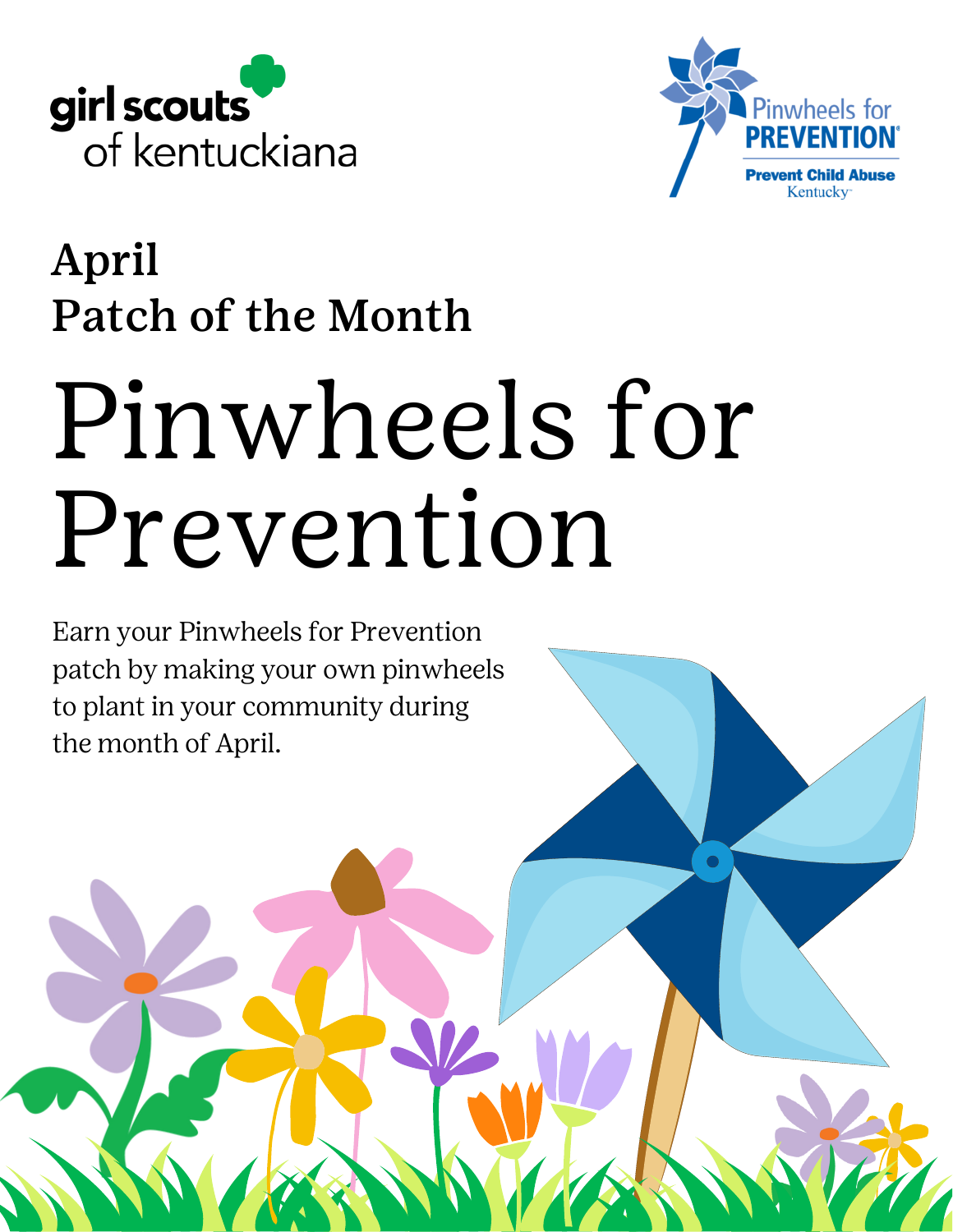



# **About Patch of the Month**

Looking for some additional fun activities for your troop or just to do on your own? Each month, girls can discover, connect, and Take Action in a specific subject area. Hands-on activities are available for all Girl Scout levels and can be done at meetings, as a pre-meeting activity, or as an athome project.

Patch of the Month programs provide Girl Scouts an opportunity to enjoy a variety of activities while earning a fun patch. Patch programs are available to Girl Scouts of all grade levels. Completing patch programs can help complete a Journey and may satisfy requirements for certain badges. It's not necessary to complete the patch programs in the months specified—they can be completed at any time! All fun patches are placed on the back of the vest or sash.

#### Patch of the Month Evaluation

Once you have completed the program activities, please be sure to fill out the Patch of the Month [Evaluation.](https://form.jotform.com/gskentuckiana/patchofthemonth)

#### How to Order Patches

Visit the GSK Shop in-person or use the GSK Shop [Order](https://www.jotform.com/gskentuckiana/ShopOrderForm) Form by clicking [here](https://www.jotform.com/gskentuckiana/ShopOrderForm) to purchase your patch for \$1.00 each!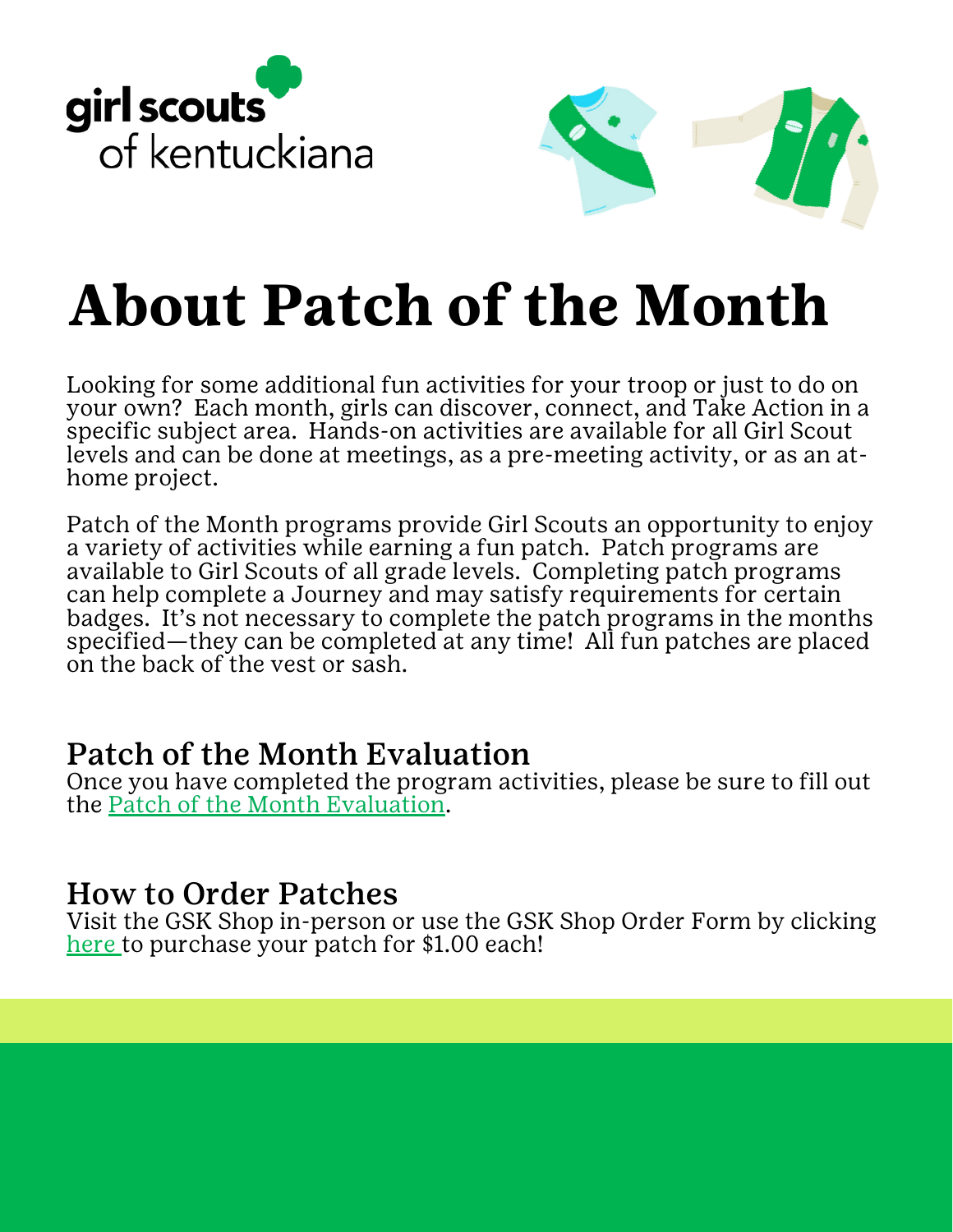#### **About Prevent Child Abuse Kentucky**



Click the following link to learn more about Childhood Abuse Prevention Month and Pinwheels for Prevention: [pcaky.org/about/capm/](http://pcaky.org/about/capm/) Prevent Child Abuse Kentucky is a chapter of Prevent Child Abuse America. We are dedicated to the prevention of child abuse in all its forms and to ensuring that every child in the state of Kentucky has a happy, healthy childhood. Our mission is to prevent the abuse and neglect of Kentucky's' children, and our goal with this program is to give Girl Scouts the opportunity to share public awareness through the planting of pinwheels, the national symbol for Prevent Child Abuse, during the month of April.

 $\bigcap$